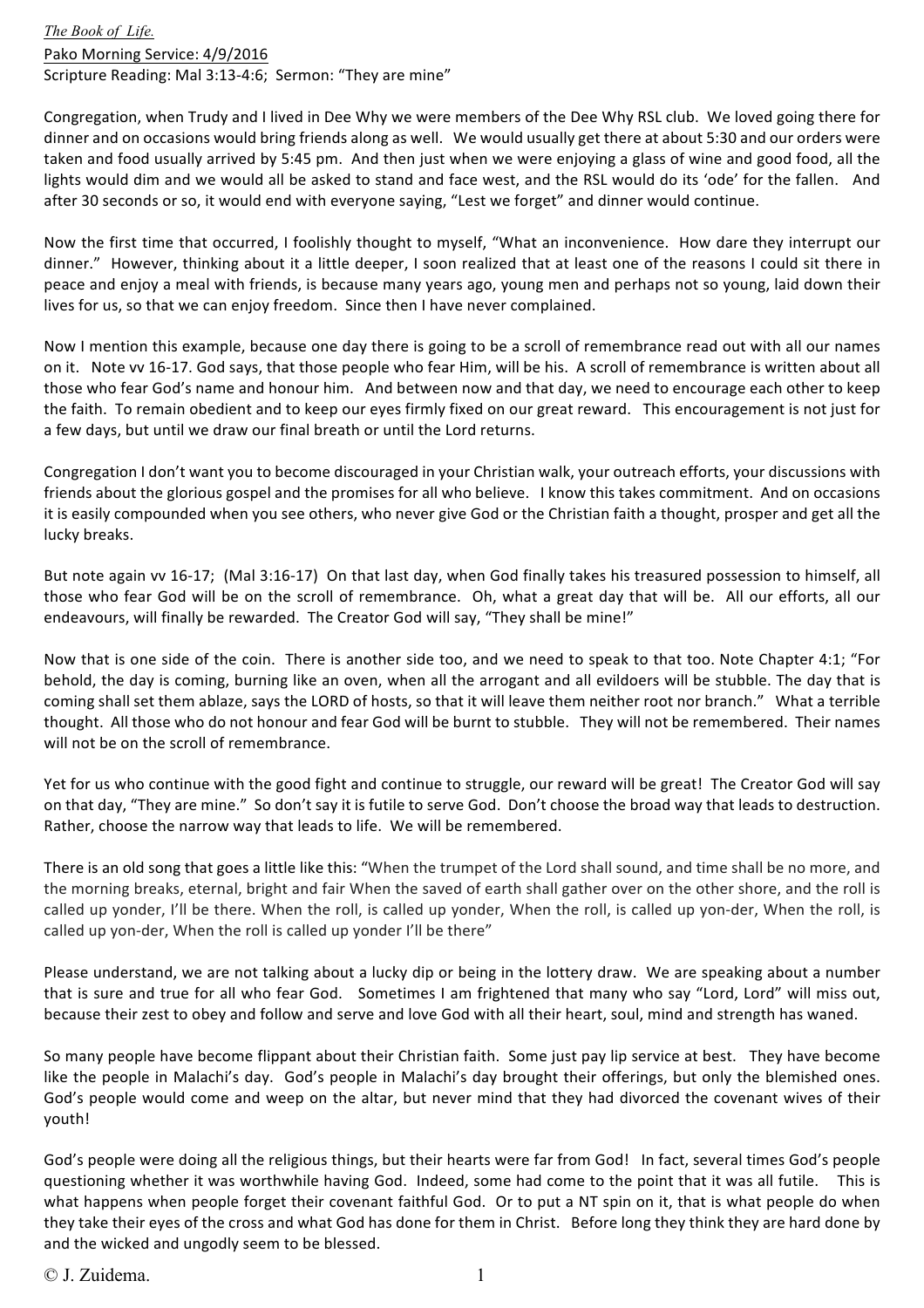## *The Book of Life.*

Congregation, do we need to remind each other again of what will happen to those whose names are not on the scroll of remembrance? They will end up as stubble. Rev 6:16-17 gives us a little clue; "They will call to the mountains and the rocks. "Fall on us and hide us from the face of him who sits on the throne and from the wrath of the Lamb! For the great day of their wrath has come, and who can stand?"

Now, please understand, Scripture doesn't promise and easy path to heaven. On the contrary, the opposite is true! The Lord Jesus himself said that if he suffered, we can expect no less. But there is a day coming, when the righteous will receive their lasting reward, 2 Tim 4:8; "there is in store for me the crown of righteousness, which the Lord, the righteous Judge, will award to me on that day--and not only to me, but also to all who have longed for his appearing." So congregation live today in the light of that glorious day to come!

Now we may well ask, "Why do so many people seem to fall by the way. Why is it, that the Word of God preached has become irrelevant, or at least of second importance? Why don't people continue with the struggle?" Well there are a number of reasons, and I cannot cover them all, nor do I wish to sound simplistic about it. Let me outline a few. To continue the struggle seems to go against our basic nature because it requires that we believe in something we can't see. It takes faith. Our tendency is to that we want to see tangible rewards of our struggle.

In the world, we work hard to make some progress and with the Lord's blessing we do. In our Christian lives, it doesn't seem to pay dividends at all. I know of parents who have prayed every night for their children to come to faith, only to see them straying from God's path. I say to them, don't stop praying.

We exert a lot of energy on various outreach programs, with little if any result. We are then tempted to say, why bother? And then on occasions we behave like Asaph. We look at the worldly and for a moment we think they are doing OK. Thankfully, the Holy Spirit causes us to remember what happens to the wicked when we read God's word and we know they are on slippery ground as our text also reminds us. They will be stubble!

So how can we encourage each other? Note the text. Those who feared the Lord spoke to one another – the fellowship of the saints and the Lord listened and heard them. And a scroll of remembrance was written in the presence of God concerning those who feared the Lord and honoured his name. God doesn't forget his loved ones nor never will. Isaiah records in 49:15, "See I will never forget you, I have carved you in the palm of my hand."

Matter of fact, God says much more. "They shall be mine". They will be his treasured possession. He will show compassion on them. Just as a father has compassion on his son, so the Lord will have compassion on his children! Instead of a day like a furnace, you will experience the sun of righteousness and it will rise with healing in its wings.

Then indeed we will be like new calves who run from the stall. Have you ever seen that? You know I have seen it. We used to rear calves and I used to keep then in the shed for about six weeks. And then usually in September when the sun rose with new warmth, we would let them out. And the calves would run and leap and skip and sometimes they would be so enthusiastic that they would run straight into the fences. They were so pleased, so full of life. Nothing could be better for them. And we would sit there and just enjoy watching them.

That's what it is going to be for us. We could not wish for anything better. On that day it will be clear and plain. You will see the difference between the wicked and the righteous. You will then see who has the best reward! So how can we be sure that our name is in the book of life? God gives his people the answer. Be sure to remember, to do the law of my servant Moses.

In other words, love me, show it in obedience, trust in me. That was the way for the Old Testament people. Obedience to God's laws that he gave at Mt Horeb (Mt Sinai). The sin sacrifices, the offerings, the first fruits, the tithe. All pointers designed to give God's OT people peace with their Creator for it pointed to the ultimate sacrifice to come. Even our text gives a further pointer. God promises to send another prophet. Elijah is to come, the one who is also mentioned in  $3:1$ as the messenger, non other than John the Baptist.

And what did John the Baptist do? He pointed to the coming Christ. And he did that by preaching the need for repentance and belief. That a Father's heart would turn to his sons and a son's to his fathers. And for those who repented, Jesus would take away their sins. That is God's answer to avoiding the ultimate curse.

I don't know whether you have ever noticed that the last word in the OT is curse and the first verse in the New Testament speaks about God's answer, the good news of Jesus Christ. He has fully paid for all our sins by his death on the cross for